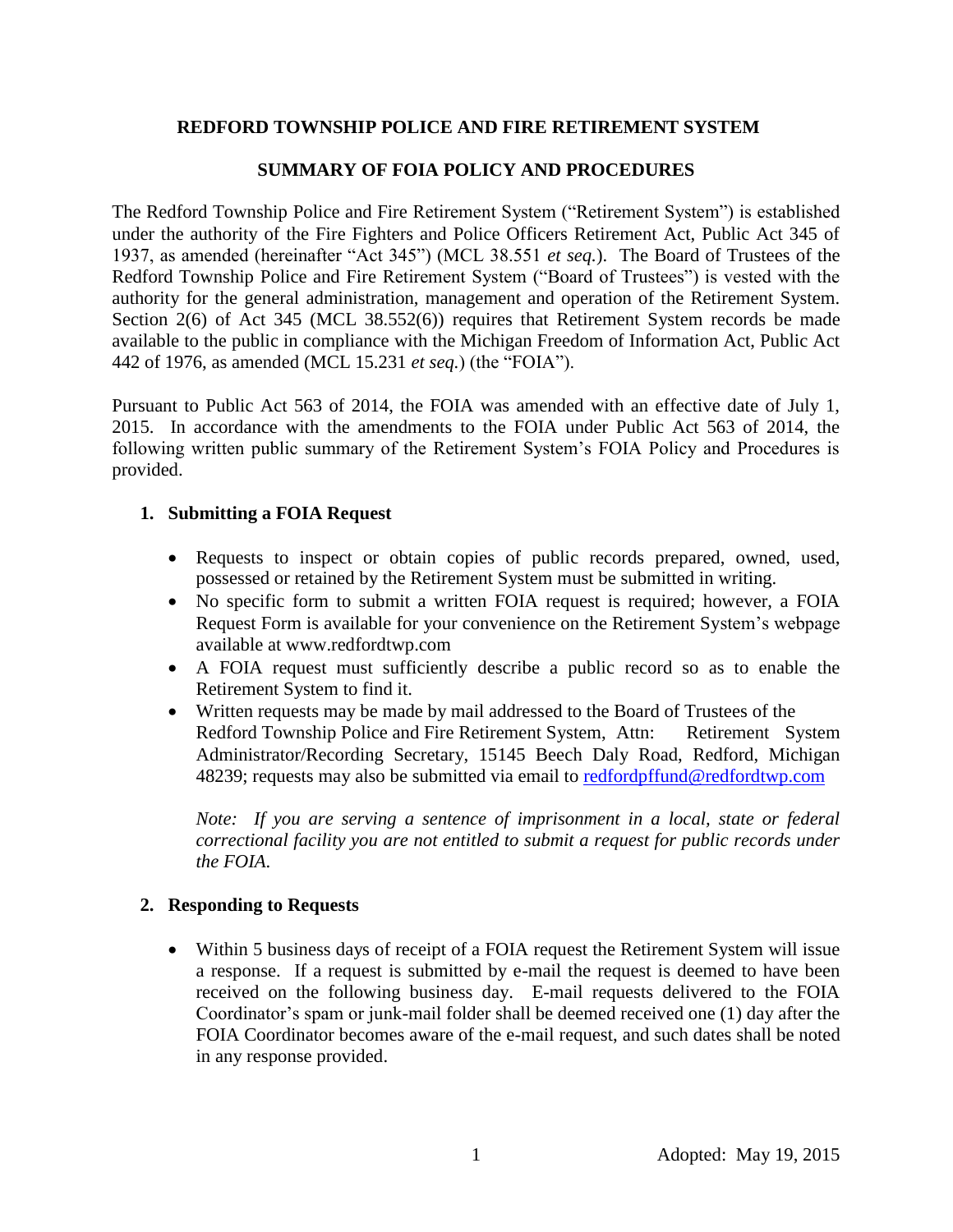- The Retirement System will respond to your request in one of the following ways:
	- o Grant the request;
	- o Deny the request, in writing;
	- o Grant the request in part and issue a written notice denying the request in part;
	- o Issue a notice indicating that due to the nature of the request the Retirement System requires an additional 10 business days to respond; or
	- o Issue a written notice indicating that the public record requested is available at no charge on the Retirement System's webpage.
- If a request is granted, or granted in part, the Retirement System will ask that payment be made for any permissible fees associated with responding to the request before the public record is made available. If the costs of processing and responding to the request are expected to exceed \$50.00, the Retirement System will require a good faith deposit prior to processing the request. Under certain circumstances, the Retirement System may require payment of any and all fees in advance prior to processing the request.

## **3. Fee Deposit Requirements**

- If the Retirement System has made a good faith calculation that the total fee for processing a FOIA request will exceed \$50.00, the Retirement System will require that you provide a deposit in the amount of 50% of the total estimated fee, a detailed itemization of which shall be provided upon requesting the deposit. The Retirement System's request for a deposit will also include a non-binding best efforts estimate of how long it will take to process the request upon receipt of the required deposit.
- If the Retirement System receives a FOIA request from an individual or entity who has not paid the Retirement System for fees charged in connection with a previously granted FOIA request, the Retirement System will require a deposit of 100% of the estimated fee prior to processing the request when all of the following conditions exist:
	- o the final fee for the prior FOIA request was not more than 105% of the estimated fee;
	- o the public records made available contained the information sought in the prior written request and remain in the Retirement System's possession;
	- o the public records were made available, subject to payment, within the time frame estimated by the Retirement System to provide the records;
	- o 90 days have passed since the Retirement System notified the individual in writing that the records were available for pickup or mailing;
	- o the individual is unable to show proof of prior payment to the Retirement System; and
	- o the Retirement System has provided a detailed and itemized estimate that is the basis for the current request's increased deposit.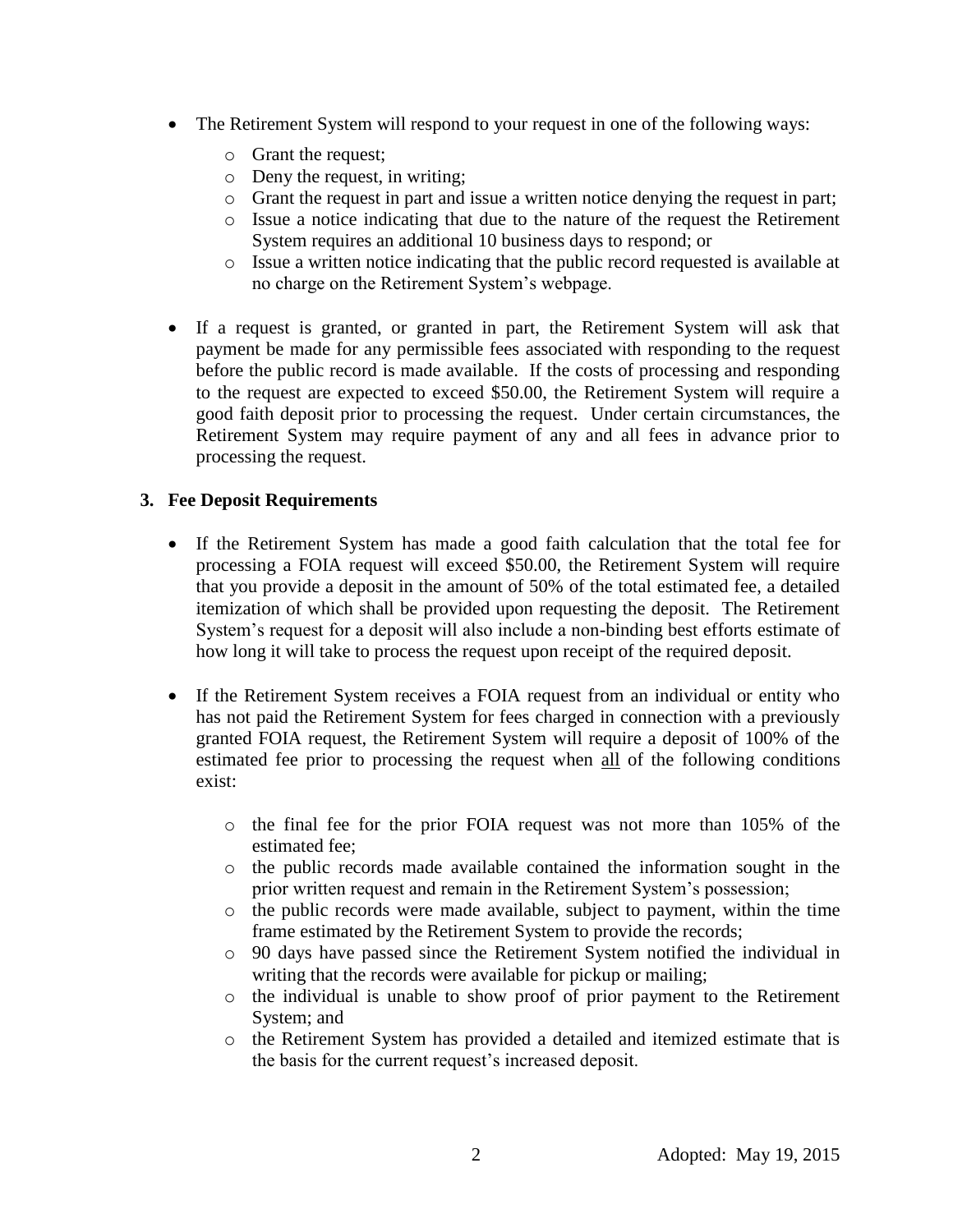- The Retirement System will not require the estimated 100% deposit if any of the following apply:
	- o the individual making the request is able to show proof of prior payment in full to the Retirement System;
	- o the Retirement System is subsequently paid in full for all applicable prior FOIA requests; or
	- o 365 days have passed since the request was made for which full payment was not remitted to the Retirement System.

# **4. Calculation of Fees**

- A fee will not be charged for the cost of search, examination, review, and the deletion and separation of exempt from non-exempt information unless failure to charge a fee would result in unreasonably high costs to the Retirement System because of the nature of the request in the particular instance, and the Retirement System identifies the nature of the unreasonably high costs.
- In accordance with the FOIA, the Retirement System may charge for the following six fee components when processing a FOIA request:
	- o Labor costs associated with searching for, locating and examining a requested public record;
	- o Labor costs associated with a review of a record to separate and delete exempt information from non-exempt information which is disclosed;
	- o The costs of computer discs, computer tapes or other digital or similar media when the request asks for records in non-paper physical media;
	- o The cost of duplication or publication, not including labor, of paper copies of public records;
	- o Labor costs associated with duplication or publication, which includes making paper copies, making digital copies, or transferring digital public records to non-paper physical media or through the Internet; and
	- o The actual cost of mailing or sending responsive public records to a requester.
- Labor Costs
	- o All labor costs will be estimated and charged in 15 minute increments with all partial time increments rounded down.
	- o Labor costs will be charged at the hourly wage of the lowest-paid employee capable of doing the work in the specific fee category, regardless of who actually performs the work.
	- o If the Retirement System does not employ a person capable of separating and deleting exempt from non-exempt information, contracted labor costs will be charged at an hourly rate not exceeding an amount equal to 6 times the state established minimum hourly wage rate.
	- o Labor costs will also include a charge to cover or partially cover the cost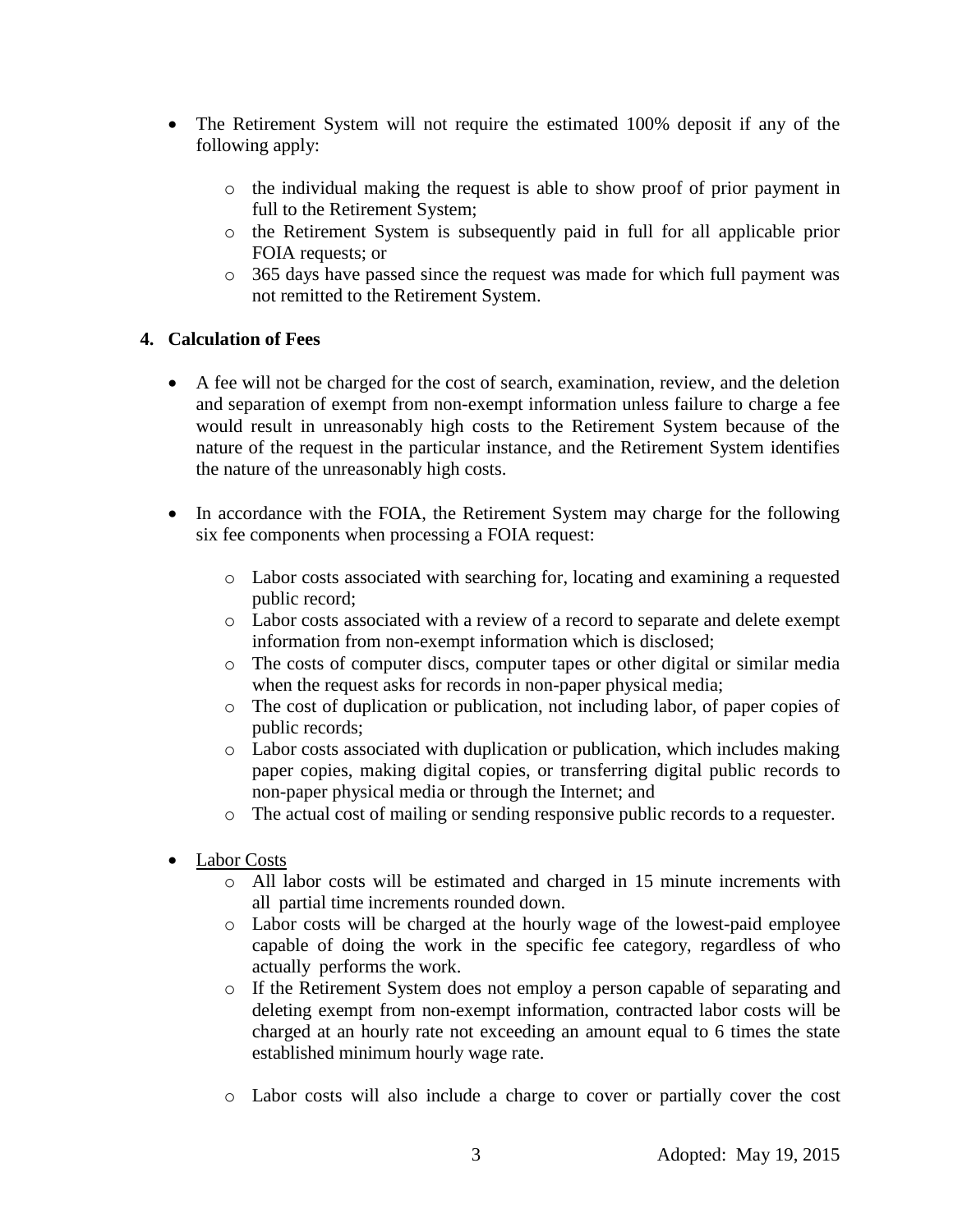of fringe benefits.

- Non-paper Physical Media
	- o The cost for records provided on non-paper physical media, such as computer discs, computer tapes or other digital or similar media will be at the actual and most reasonably economical cost for the non-paper media.
	- o This cost will only be assessed if the Retirement System has the technological capability necessary to provide the public record in the requested non-paper physical media format.
- Paper Copies
	- $\circ$  Paper copies of public records made on standard letter (8  $\frac{1}{2} \times 11$ ) or legal (8  $\frac{1}{2}$  x 14) sized paper will not exceed \$0.10 per sheet of paper. Copies for nonstandard sized sheets will paper will reflect the actual cost of reproduction.
	- o The Retirement System may provide records using double-sided printing, if cost-saving and available.
- Mailing Costs
	- o The cost to mail public records will use a reasonably economical and justified means.
	- o The Retirement System may charge for the least expensive form of postal delivery confirmation.
	- o No cost will be made for expedited shipping or insurance unless requested.

# **5. Fee Reduction**

- The Retirement System will waive the first \$20.00 of the processing fee for responding to a FOIA request if an affidavit is provided stating:
	- o that the requester is indigent and receiving specific public assistance; or
	- o if not receiving public assistance, stating specific facts demonstrating an inability to pay because of indigency.
- A requester is not eligible to receive a \$20.00 waiver if:
	- o the requester has previously received discounted copies of public records from the Retirement System twice during the calendar year; or
	- o the requester is requesting information on behalf of other persons who are offering or providing payment to the individual to make the request.
- The Retirement System will waive the fee for a nonprofit organization requesting public records which meets all of the following conditions:
	- o the organization is designated by the State under federal law to carry out activities under the Developmental Disabilities Assistance and Bill of Rights Act of 2000, Public Law 106-402, and the Protection and Advocacy for Mentally Ill Individuals Act of 1986, Public Law 99-319, or their successors;
	- o the request is made directly on behalf of the organization or its clients;
	- o the request is made for a reason wholly consistent with the provisions of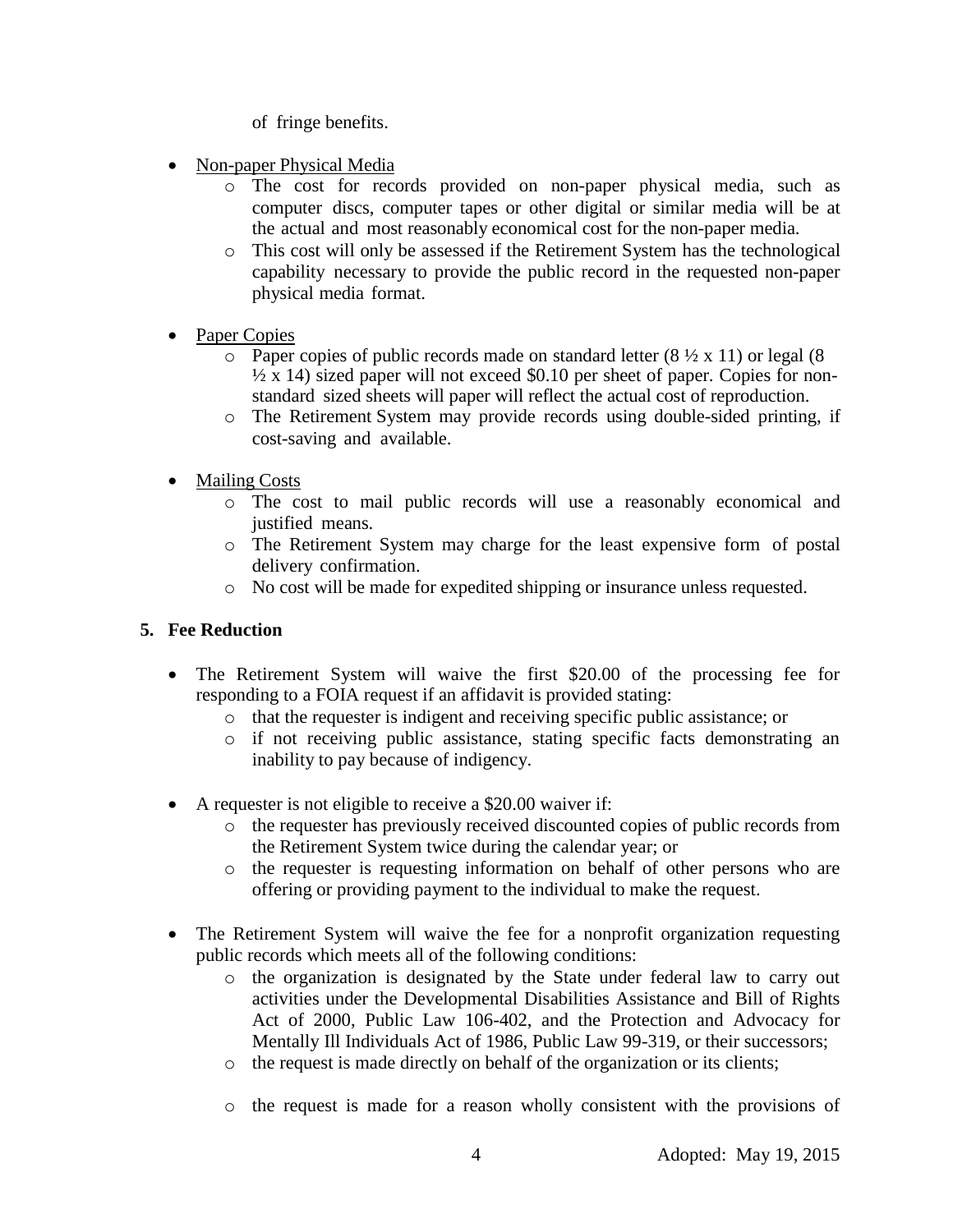federal law under Section 931 of the Mental Health Code, 1974 PA 258 [MCL § 330.1931]; and

o the request is accompanied by documentation of the organization's designation by the State.

# **6. Appeals**

- Denials of all or a portion of a FOIA request may be appealed to the Board of Trustees of the Retirement System. The appeal must be filed in writing, specifically state the word "appeal", and identify the reason or reasons that the denial is believed to be improper.
- Within 10 business days of receiving the appeal the Board of Trustees shall do one of the following:
	- o Reverse the disclosure denial;
	- o Uphold the disclosure denial and provide a written notice of the same; or
	- o Reverse the disclosure denial in part and uphold the disclosure denial in part, and provide written notice of the same.
- Regardless of whether an appeal of a denial is submitted to the Board of Trustees, a civil action may be commenced in Wayne County Circuit Court within 180 days of the Retirement System's final determination to deny the FOIA request.
- If you believe that the fee charged by the Retirement System to process your FOIA request exceeds the amount permitted by state law, you must first submit a written appeal of the fee charged to the Board of Trustees. The appeal must be in writing, specifically state the word "appeal", and identify the basis for contesting the fee charged.
- Within 10 business days after receiving the appeal, the Board of Trustees will respond in writing in one of the following ways:
	- o Waive the fee;
	- $\circ$  Reduce the fee along with a written determination of the basis supporting the remaining fee;
	- o Uphold the fee with a written determination indicating the basis for upholding the fee; or
	- o Issue a notice extending the time to respond by not more than 10 business days.
- Within 45 days of receipt of the Board's determination on the appeal of the fee charged you may commence a civil action in the Wayne County Circuit Court for a fee reduction.
- Appeals received by the Board of Trustees are not considered received until the first regularly scheduled meeting of the Board following submission of a written appeal.

The foregoing is only a summary of the Redford Township Police and Fire Retirement System's